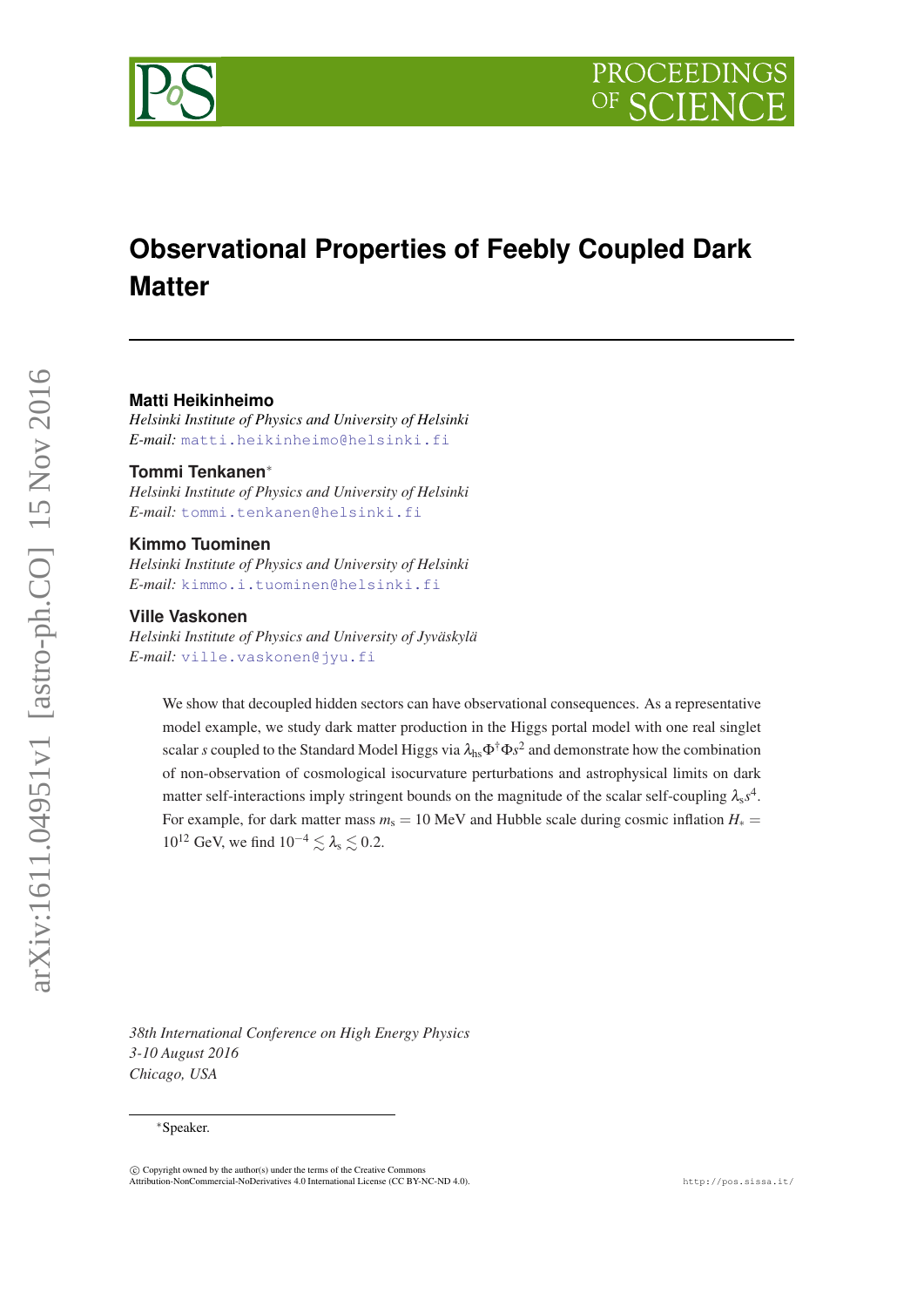<span id="page-1-0"></span>In light of the current experimental bounds on dark matter (DM) properties [[1](#page-3-0)], the elusive nature of DM raises an important question: if dark matter interacts so feebly with the Standard Model (SM) particles that it can never be detected by direct experiments, is all hope lost in probing the properties of DM beyond its gravitational interactions? In this proceeding, based on [[2](#page-3-0)], we discuss how the future observations of galaxy cluster dynamics and the cosmic microwave background (CMB) may be used to probe DM properties even if the current or near-future direct or indirect detection experiments will see nothing.

We concentrate on a model where DM resides in a hidden sector, which contains only a real we concentrate on a model where DM restaces in a model sector, which contains only a real singlet scalar field *s* coupled to the SM sector via the Higgs portal  $\lambda_{hs} \Phi^{\dagger} \Phi s^2$ , where  $\sqrt{2} \Phi = (0, h +$ *v*) is the SM Higgs doublet. Here  $v = 246$  GeV is the vacuum expectation value (vev) of the Higgs field. For simplicity, we impose a  $Z_2$  symmetry for *s* to guarantee its stability on cosmological time scales, and thus its viability as a DM candidate. The scalar potential of the model is therefore given by

$$
V = \mu_{h}^{2} \Phi^{\dagger} \Phi + \lambda_{h} (\Phi^{\dagger} \Phi)^{2} + \frac{\mu_{s}^{2}}{2} s^{2} + \frac{\lambda_{s}}{4} s^{4} + \frac{\lambda_{hs}}{2} \Phi^{\dagger} \Phi s^{2}, \tag{1}
$$

where we assume  $\mu_s^2$ ,  $\lambda_s > 0$ . After the electroweak symmetry breaking at  $T_{EW} \simeq 100$  GeV the physical masses are given by  $m_s^2 = \mu_s^2 + \lambda_{hs}v^2/2$  and  $m_h^2 = \mu_h^2 + 3\lambda_hv^2$ .

If the coupling  $\lambda_{hs}$  between the SM sector and the hidden sector is very small,  $|\lambda_{hs}| \lesssim 10^{-7}$ , the sectors were never in thermal equilibrium with each other in the early universe. In that case, the observed DM abundance is produced by a freeze-in mechanism [\[4,](#page-3-0) [5\]](#page-3-0) dominated by Higgs boson decays  $h \to ss$ , assuming  $m_h \geq 2m_s$ . The yield begins when the Higgs field acquires a vev and starts to decay into *s* particles, and stops when the universe cools down so that the annihilations of SM particles cannot produce decaying Higgs particles any more. In the absence of large DM self-interactions, the final DM abundance is

$$
\frac{\Omega_{\rm DM}h^2}{0.12} = 5 \times 10^{19} \lambda_{\rm hs}^2 \left( \frac{m_{\rm s}}{10 \,\text{MeV}} \right),\tag{2}
$$

implying a small value of the portal coupling, compatible with the key assumption of the freeze-in scenario that the dark matter particles were not thermalized with the SM particles above  $T_{\text{EW}}$ .

However, depending on the DM self-interaction strength, the hidden sector may thermalize within itself. This happens if the magnitude of  $\lambda_s$  exceeds a critical value  $\lambda_s^{\text{crit.}} = \lambda_s^{\text{crit.}}(\lambda_{\text{hs}}, m_s)$ , whose analytical derivation and the resulting DM abundance in different cases can be found in [\[2\]](#page-3-0). If the hidden sector thermalizes, the final DM abundance is determined by freeze-out occurring in the hidden sector [\[6\]](#page-3-0).

The presence of relatively large DM self-interactions is favored by observations of flat cores of galactic DM halos [[7](#page-3-0), [8](#page-3-0)] and spatial offset of galactic DM halo from stars in Abell 3827 galaxy cluster [\[9\]](#page-3-0). Also cosmological constraints on decoupled hidden sector scalars favor non-zero scalar self-interactions. As originally shown in [\[3\]](#page-3-0), the non-observation of isocurvature perturbations in the CMB places a constraint

$$
\lambda_s \gtrsim 4 \times 10^{-8} \left( \frac{m_s}{10 \,\text{MeV}} \right)^{8/3} \left( \frac{H_*}{10^{11} \,\text{GeV}} \right)^4,
$$
\n(3)

where *H*<sup>∗</sup> is the Hubble scale during cosmic inflation. The limit (3) applies for any scenario where the singlet scalar *s* is a light and energetically subdominant spectator field during inflation with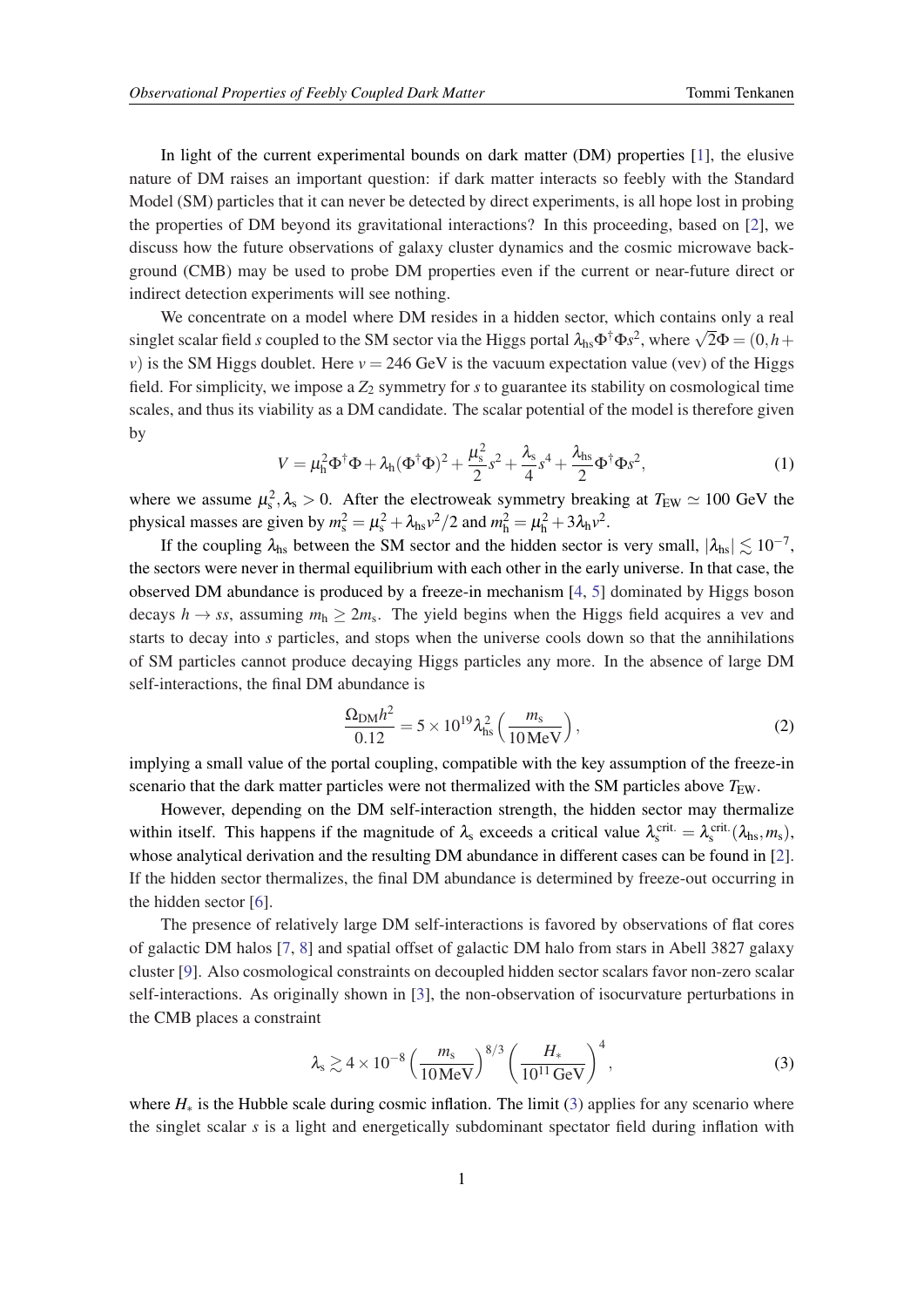<span id="page-2-0"></span>a usual perturbation spectrum, and where the final DM abundance is determined by the standard freeze-in mechanism. Cosmological observations therefore provide a lower bound on scalar DM self-interactions.

On the other hand, observations of galaxy cluster mergers (such as the Bullet Cluster) provide an upper bound on dark matter self-interactions,  $\sigma_{DM}/m_{DM} \lesssim \mathcal{O}(1) \text{ cm}^2/\text{g}$  [\[10](#page-3-0)]. In the limit  $m_s \ll$ *m*<sub>h</sub> the scalar self-interaction cross-section divided by the scalar mass is  $\sigma_s/m_s \simeq 9\lambda_s^2/(32\pi m_s^3)$ , so that together the cosmological and astrophysical constraints imply

$$
4 \times 10^{-8} \left(\frac{m_s}{10 \,\text{MeV}}\right)^{8/3} \left(\frac{H_*}{10^{11} \,\text{GeV}}\right)^4 \lesssim \lambda_s \lesssim 0.2 \left(\frac{m_s}{10 \,\text{MeV}}\right)^{3/2}.
$$
 (4)

These limits are depicted in Figure 1 together with the resulting DM abundance.



Figure 1: The dark matter self-coupling as a function of dark matter mass required to obtain the correct relic abundance for  $\lambda_{\text{hs}} = 10^{-9}$ ,  $10^{-10}$ ,  $10^{-11}$ ,  $10^{-12}$  (black lines, from left to right), superimposed over the DM self-interaction bound and isocurvature constraints. See text for the blue, red, and white regions exhibiting different dynamical origin for the DM abundance. The self-interaction limit,  $\sigma_{DM}/m_{DM} < 1$ cm<sup>2</sup>/g, is shown by the yellow shaded region in the top left corner together with the  $\sigma_{DM}/m_{DM} = 10,0.1$ cm<sup>2</sup>/g contours (dashed and dotted, respectively), and the isocurvature constraints by the gray contours for  $H_* = 10^{13}, 10^{12}, 10^{11}, 10^{10}$  GeV from left to right. The area to the right of each contour is ruled out for the given value of the inflationary scale  $H_*$ . The Figure is from Ref. [\[2](#page-3-0)].

Above the blue shaded region the DM abundance is produced by the dark freeze-out mechanism at a temperature where DM is non-relativistic. Within the blue shaded region the dark freeze-out happens at a (semi)relativistic temperature  $3T_{\text{FO}} \geq m_s$ , and in the lower white region the DM abundance can be obtained via the standard freeze-in scenario. In the red region the analytical method used in [\[2\]](#page-3-0) yields no solutions. The allowed parameter space is limited by the constraints from Lyman- $\alpha$  forest data, excluding warm DM with mass below  $m_s \leq 3$  keV [\[11](#page-3-0)].